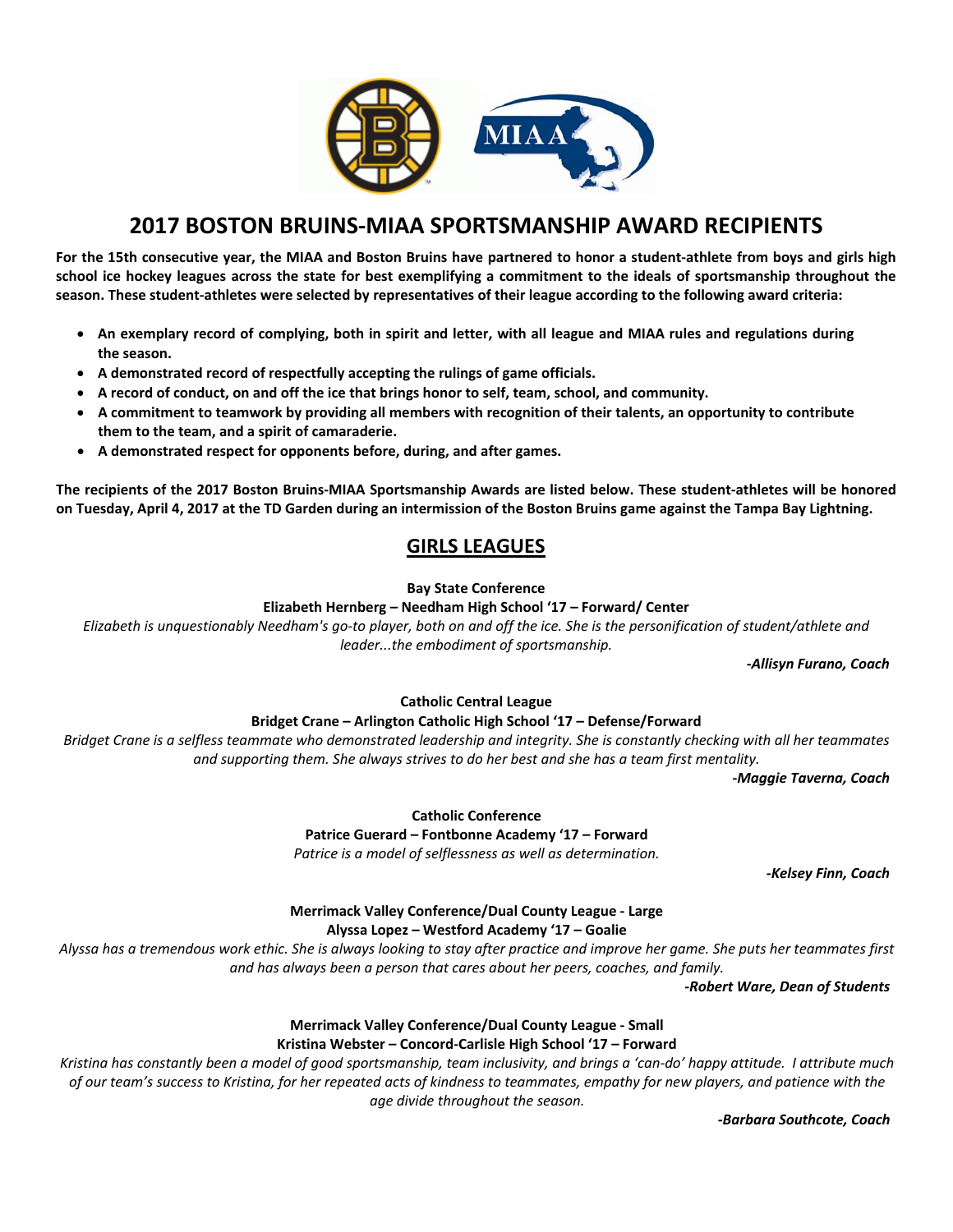#### **Middlesex League**

**Julia McLaughlin – Melrose High School '17 – Wing**

Julia's resiliency, positive attitude, and dedication to our team has brought her teammates together through the good and the

*difficult times.* 

 *‐Samantha Tetreau, Coach*

**Northeastern Conference** 

**Mackenzie Saitta – Masconomet Regional High School '17 – Goalie**

Mackenzie is the type of player that any coach would be lucky to have. She will give you 100% all season long and will put anyone on *the team before herself.*

 **‐***Ryan Sugar, Coach*

**SEMGHL – Coastal** 

**Cathryn Griffin – Duxbury High School '17 – Center**

Cathryn Griffin is a great player that brings inspiration and heart to the ice and team. She always gives 100% no matter what the *circumstances are.*

 *‐Paul Reissfelder, Coach*

**SEMGHL – Northeast** 

**Mary Kate Webb – Silver Lake Regional High School '17 – Forward**

MK is the type of student leader that best exemplifies "educational athletics". The Silver Lake community and our society as a whole *are better today because of athletes like her.*

*‐Martha Jamieson, Athletic Director*

**SEMGHL – Southeast** 

**Lauren Rourke – Pembroke High School '19 – Forward/Goalie**

Lauren is an exceptional young leader, she is a selfless person who stepped up and played a new position when our goalie was sick. She is always the first player to greet opposing teams and coaches when they come to our rink for a game.

 *‐Bill Flynn, Coach*

#### **SEMGHL – West**

#### **Simone Greenberg – Westwood High School '17 – Defense**

Simone is an incredible role model and example of what a true student-athlete should be. It has been an honor to coach her over the last four years and her example of being the best she can be on, and just as importantly off the ice, has been an inspiration to me and *the team.*

*‐Ed Amico, Coach*

**Independent Schools**

**Brenna Wall – Matignon High School '17 – Defense** 

As a senior Brenna has continued on a tradition of adhering to the ethics and standards of our Catholic school. Brenna has been an *exemplary leader of our young student‐athletes both on and off the ice.*

*‐Mark Wall, Coach*

# **BOYS LEAGUES**

**Bay State Conference** 

**Leo Battite – Brookline High School '17 – Forward**

Leaders are born out of adversity and Leo chose to take the responsibility of leading and facing that adversity head on.

*‐Michael Yanovitch, Coach*

**Berry Division**

#### **Matthew Kowal – Minnechaug Regional High School '19 – Right Wing**

Matt is a quiet leader who leads by example on and off the ice, Matt's leadership is second to none and an example to the rest of our team. Matt is always willing to help his teammates, and is respectful to his teammates, coaches, opposing players, coaches, and officials. He always represents himself, his family, team, and school with honor and class regardless of the outcome of the game.  *‐Greg Palm, Coach*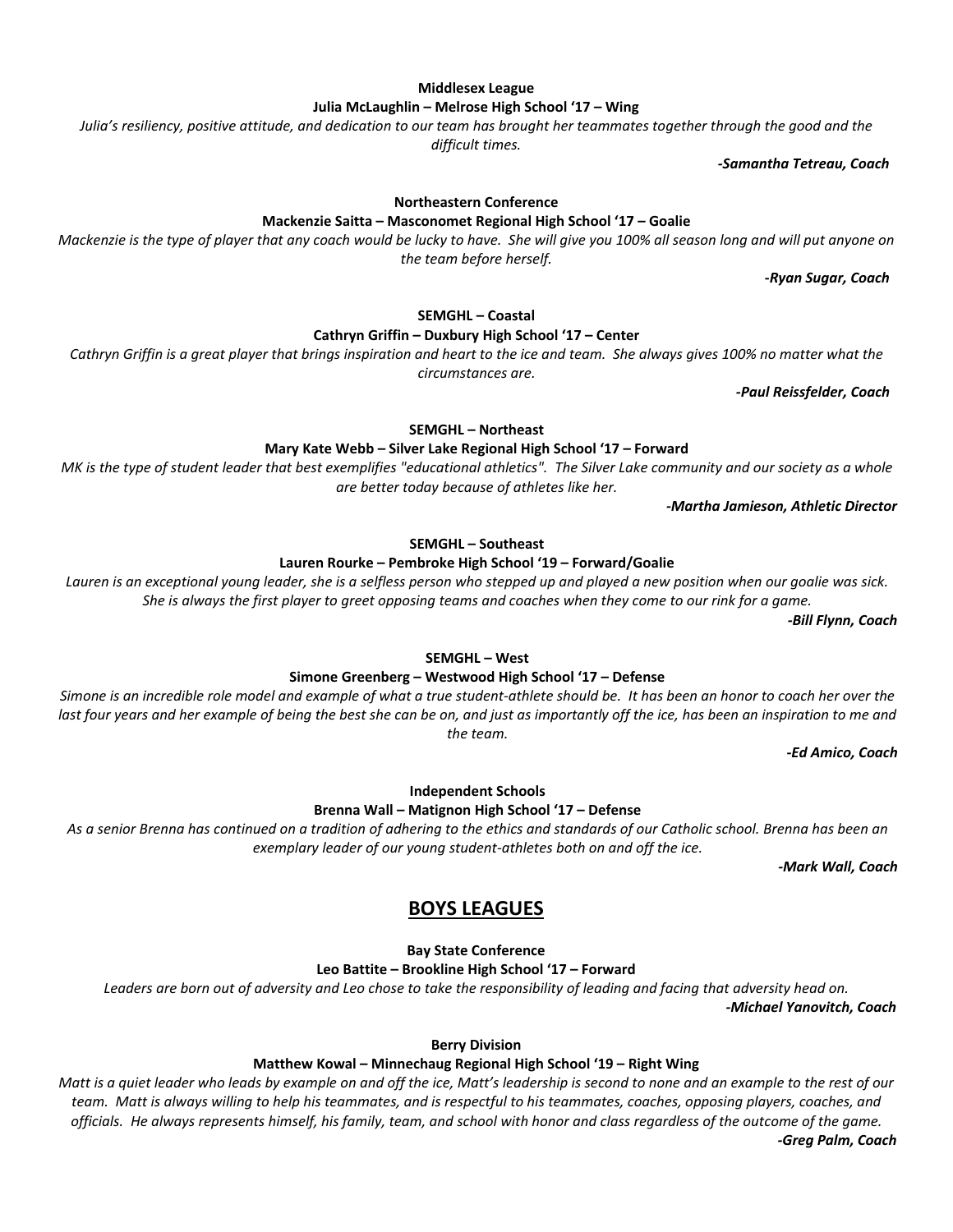#### **Big Three Devon Ferreira – Durfee High School '17 – Defense**

Devon's character and demeanor on and off the ice epitomize the phrase "class act". A captain of the varsity hockey team since his *sophomore year, he has always shown maturity and responsibility beyond his years.* 

*‐Kevin Robinson, Coach* 

# **Boston City League**

**Eric Tse – O'Bryant High School '18 – Forward**

In the 3 years that Eric has played for the O'Bryant High School boys hockey team he has been one of the most dedicated players we have had on the team. He unselfishly will play any position on any forward line. Eric is willing to help any teammate in any game situation and will be one of the first players to help any line mate score a goal during games. Off the ice Eric is a supportive force to his teammates, coaches and family. It has been an honor coaching him and I look forward to coaching him in his senior season. *‐Joe Natola, Coach*

#### **Cape Ann League**

#### **Lee "Chucky" Maclean – Whittier Regional Vocational Technical High School '17 – Left Wing**

This young man, have given his very best. He is the ultimate good sport. I find it hard to believe that a young man could carry himself this way all the time. It was how he was brought up, and I feel so grateful to have had the pleasure of coaching him. *‐George Dodier, Coach*

**Catholic Central League ‐ Large**

# **Louis Anthony Finocchiaro Jr. – Austin Preparatory School '17 – Forward/Left Wing**

Louis Anthony Finocchiaro Jr. has a tremendous work ethic both on and off the ice. He leads by example with great integrity on whatever he is working on, whether it be socially, academically, or athletically. He is second to none and has been a great role model *for younger students at Austin Prep.* 

*‐Louis Finocchiaro Senior, Coach*

#### **Catholic Central League ‐ Small**

### **Peter Panagopoulos – Cardinal Spellman High School '17 – Forward**

Peter's leadership and passion for the game has helped us improve greatly. He has always played the game hard but in control of his *emotions, which has helped lead the team in the right direction.*

*‐Michael Gerrish, Athletic Director*

**Catholic Conference**

# **Cameron Delvalle – Malden Catholic High School '17 – Forward**

Cam has made a significant impact in all aspects of the Malden Catholic Community. His love for MC and commitment to the community has the respect of his coaches, teammates, faculty and staff. He is a model for all student-athletes who leads by example *and allows his actions to speak.*

*‐Patrick Driscoll, Director of Athletics*

# **Commonwealth Athletic Conference**

#### **Thomas Anderson – Essex Technical High School '17 – Left Wing**

Tom has provided our first year program with the values of dignity, perseverance, and sportsmanship. These components will be integral to the success of our program in future seasons. As captain of the team, Tom served as a role model to younger players to *demonstrate these characteristics.* 

 *‐Mike Geary, Coach*

# **Eastern Athletic Conference**

#### **Cam Hebert – Somerset Berkley Regional High School '17 – Center**

Cam is inspiration for all student-athletes at Somerset Berkley. His contributions to the entire Somerset Berkley Community are most *deserving of this award.* 

 *‐Kevin Snyder, Coach*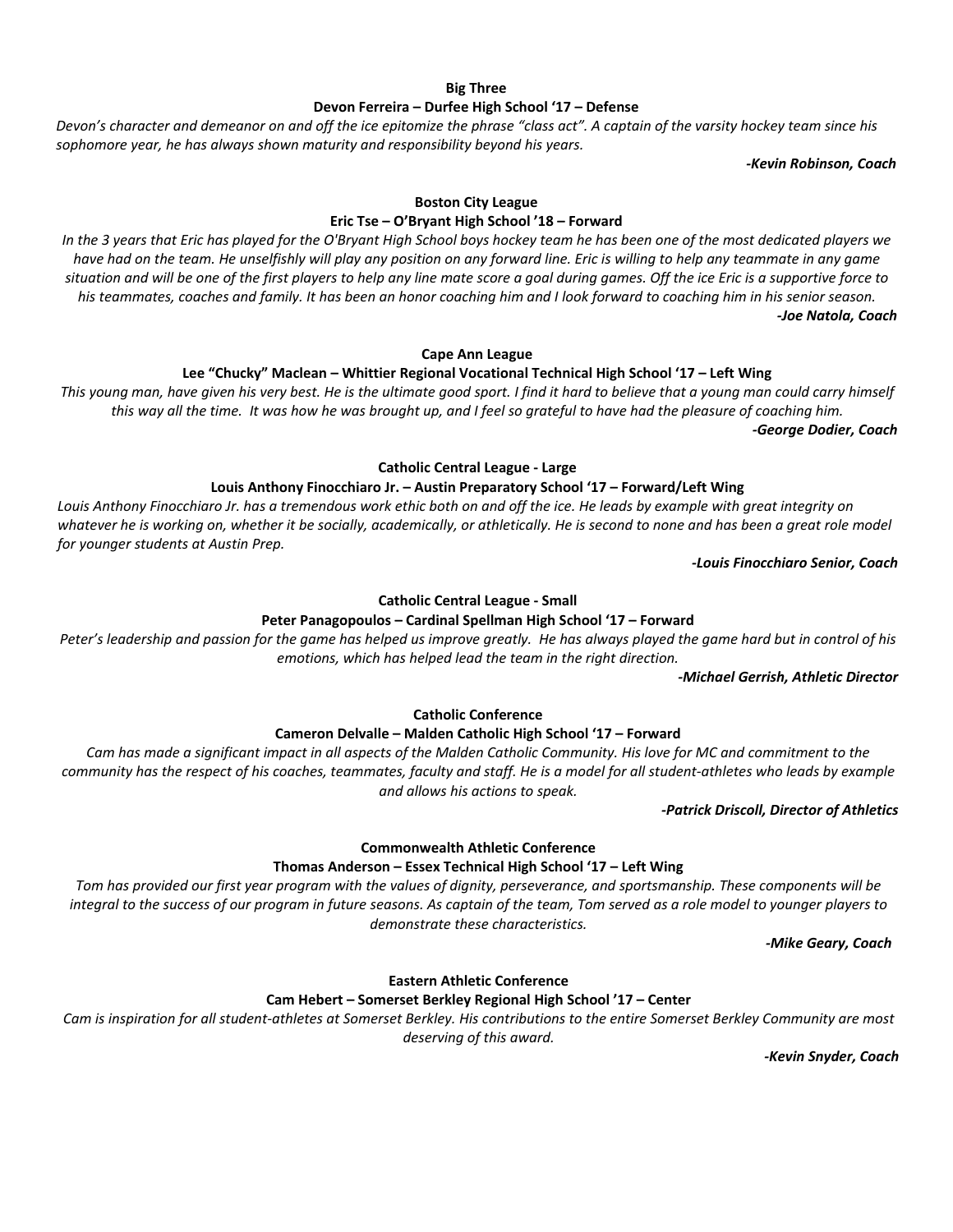# **Fay‐Wright Division Sarah O'Sullivan – Greenfield High School '17 – Defense**

Sarah exemplified what a true student-athlete really is. Her sportsmanship on and off the ice is truly amazing and inspirational to her *teammates and her opponents.*

*‐Adam Bouchard, Coach*

# **Greater Boston League**

#### **Kyle Lentini – Somerville High School '17 – Goalie**

Kyle is the type of player that every coach wants on his or her team. He is a leader on and off the ice. As a captain this past season and assistant captain in his junior season, Kyle inspired the team to practice hard. His dedication, hard work, competitive drive, love of the game, and straight up skill in the net has made him a role model and has made his teammates step up their own games. Kyle *is consistently level headed and always shows respect for coaches, teammates, and referees.*

 *‐Kevin Wilson, Coach*

# **Hennessy League Kevin Quinto – Pittsfield High School '17 – Forward**

On and off the ice, we're extremely proud of Kevin. Teamwork, sportsmanship, goal setting, and responsibility are all values that we preach. Kevin is a talented student that represents our team, and our community, very well in each of those categories. *‐Jeff Daury, Coach*

**Hockomock League**

#### **Cam Doherty – Stoughton High School '17 – Defense**

Cam has always represented Stoughton High in the classiest way. I have never seen him retaliate or get a penalty in anger or react to anything that has happened on the ice. He is a top student who will be attending UMass Amherst School of Engineering. The best quality I have seen in Cam is the manner he treats the other players. He goes out of his way to praise his fellow teammates and always takes responsibility for anything and everything that happens on the ice and never blames anyone other than himself. *‐Dan Mark, Coach*

#### **Merrimack Valley Conference/Dual County League – Division I Matt Ricci – Westford Academy '17 – Defense**

Matt is a combination of personality, determination, and maturity. The balance he maintains along with his always positive attitude, *has helped him earn the respect of everyone at Westford Academy, and in the MVC/DC League.*

*‐Bob Carpenter, Coach* 

# **Merrimack Valley Conference/Dual County League – Division II Ben Caruso – Concord‐Carlisle High School '17 – Forward**

Ben has always been a player that on the ice has exemplified great leadership, character, and the sportsmanship that we want all of our players to have. A player that works hard every shift plays with the rules and sets a great example for his teammates. He is *always supportive in a positive way.*

*‐Steve Trundle, Coach* 

# **Merrimack Valley Conference/Dual County League – Division III Casey Sheehy – Lowell High School '17 – Forward**

Casey's leadership was an example to his fellow student-athletes as to not only follow the letter of the league, and MIAA rules and regulations but the spirit of those rules. His commitment to teamwork and sportsmanship showed on and off the ice as he led by example with his own play and conduct in school but also talked with and helped his teammates to do the same.

*‐James DeProfio, Athletic Director*

**Middlesex League**

#### **Will Tagliamonte – Lexington High School '17 – Goalie**

Will demonstrated a great work ethic, consistency and perseverance. He showed up day in and day out with a positive attitude and a willingness to learn. Will is the type of player every coach wants and is proud to have on their team.

*‐Naomi Martin, Athletic Director*